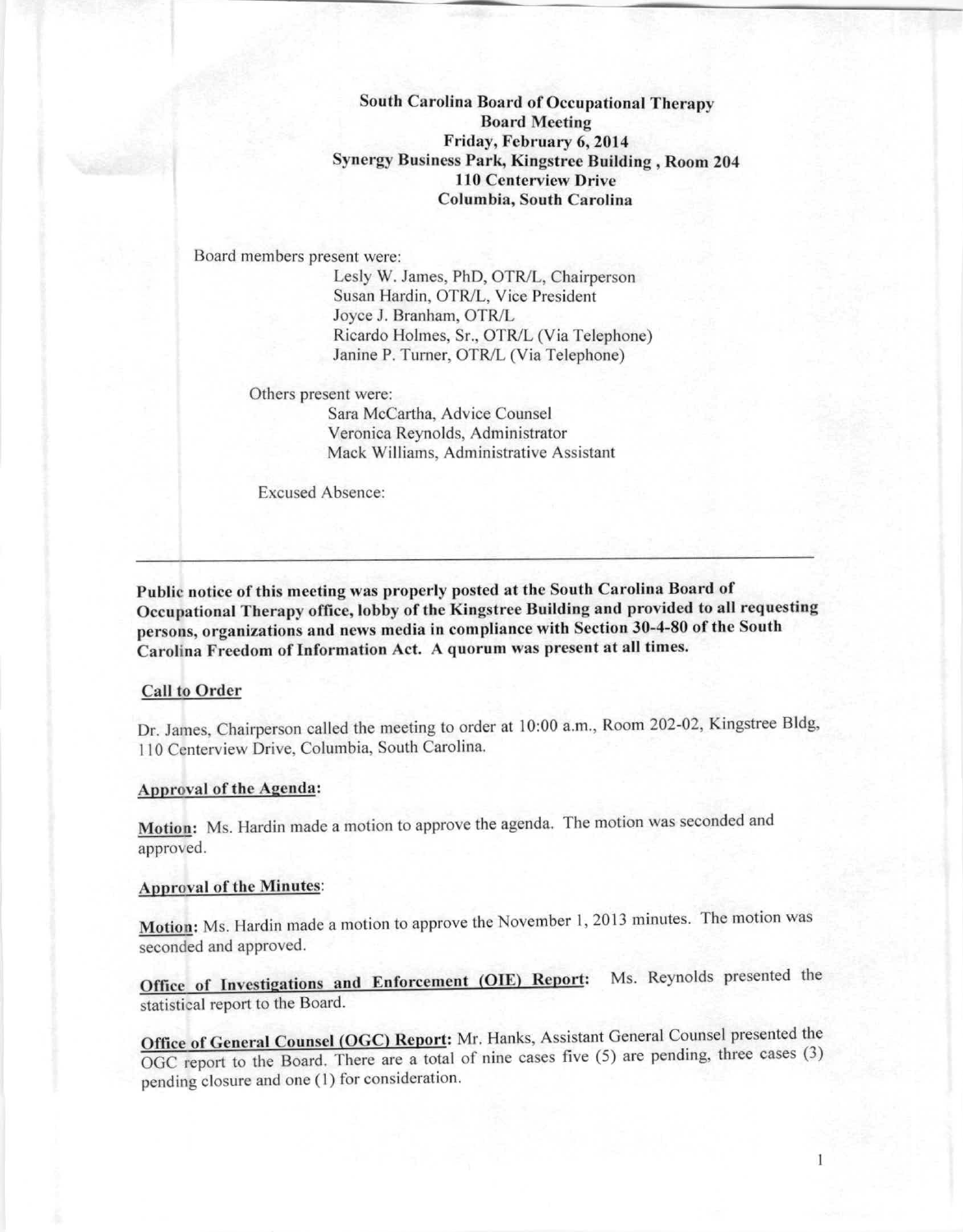Finance Report: Ms. Reynolds presented the financial report to the Board.

State Ethics Commission: Ms. Reynolds reminded the Board of the deadline for filing with the State Ethics Commission is March 30, 2014 at 12 noon.

#### **Consent Agreement**

OlE 2013-6: The respondent did not make a personal appearance before the Board and was not represented by legal counsel. Mr. Hanks, Assistant General Counsel from the Office of General Counsel presented the consent agreement to the Board.

Motion: In open session, Ms. Branham made a motion to accept the consent agreement. The motion was seconded and approved. Mr. Holmes opposed.

#### **Application Hearings**

Dr. Rashan White: Dr. White made a personal appearance before the Board and was not represented by legal counsel. The purpose of the hearing was to determine if a license should be granted as an Occupational Therapist.

**Motion:** Ms. Turner made a motion to go into executive session to receive legal advice from counsel. The motion was seconded and approved.

(Exeeutive Session:] No votes were taken during Executive Session. II :05 a.m. - II: I I a.m.

Motion: Ms. Hardin made a motion to come out of Executive Session. The motion was seconded and approved.

Motion: In open session, Ms. Turner made a motion to accept the application and grant a license to practice Occupational Therapy. The motion was seconded and approved.

Lacey Ogles: Ms. Ogles made a personal appearance before the Board and was not represented by legal counsel. The purpose of the hearing was to determine if a license should be granted as an Occupational Therapist Assistant.

Motion: Ms. Hardin made a motion to go into executive session to receive legal advice from counsel. The motion was seconded and approved.

(Executive Session:) No votes were taken during Executive Session. II :25 a.m. - II :38 a.m.

Motion: Ms. Branham made a motion to come out of Executive Session. The motion was seconded and approved.

Motion: In open session, Ms. Hardin made a motion to accept the reinstatement application and grant a license to practice as an Occupational Therapy Assistant subject to the following conditions; Ms. Ogles must enroll and be evaluated by the Recovering Professional Program (RPP) and also be audited the next renewal period. The motion was seconded and approved.